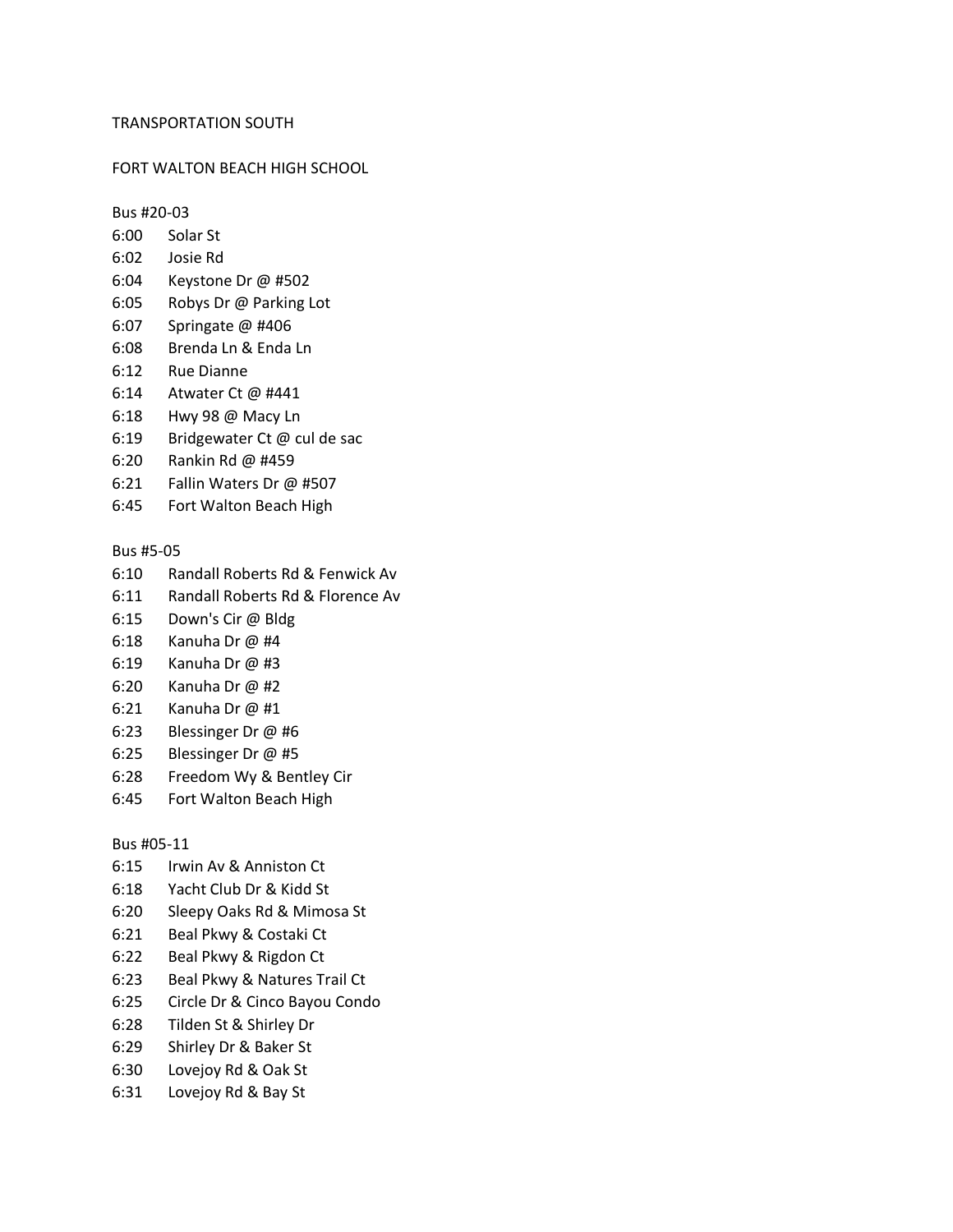- 6:32 Lovejoy Rd & Combs Manor Ct
- 6:35 Anchors St & Forsman Dr
- 6:45 Fort Walton Beach High

# Bus #07-9

- 6:02 Woodland Park Cir & Woodland Park Cir
- 6:03 Rush Park Cir @ #469
- 6:05 Calypso St & Flamenco St
- 6:07 Westwood Apts
- 6:09 Church St & Forest Cove Ct
- 6:12 E Timberlake Dr & E Timberlake Dr
- 6:13 E Timberlake Dr & Pinecone Ct
- 6:15 W Timberlake Ct & Lakeside Ln
- 6:17 W Casa Loma & Lakeview Dr
- 6:20 Av Du Fontaine Bleau & Blvd De La Parisienne
- 6:21 Blvd De LOrleans & Av De La Dauphine
- 6:22 Av Du Commerce & Peregrine Ct
- 6:25 Bristol Cv @ #413
- 6:26 Neptune Dr & Crescent Ct
- 6:27 Neptune Dr @ #3
- 6:28 Mariner Dr @ #10
- 6:29 Mariner Dr @ #24
- 6:30 Channel Marker St @ cul de sac
- 6:45 Fort Walton Beach High

# Bus #07-13

- 6:11 Carmel Dr & Fairview Dr
- 6:12 Carmel Dr & Culp Av
- 6:13 Carmel Dr & Bridgeport Colony Ln
- 6:16 Lincoln Dr & Shady Ln
- 6:18 Lowery Dr & Maine Av
- 6:19 Lowery Dr & Dale Pl
- 6:20 Sequioa Dr & Ironwood Dr
- 6:21 Tanglewood Dr @ #407
- 6:23 Tanglewood Dr & Tanglewood Cir
- 6:26 Overbrook Dr @ #762
- 6:27 Overbrook Dr & Gail La Rue
- 6:28 Overbrook Dr & Scott St
- 6:31 Overbrook Dr @ #739
- 6:33 Bayou View Dr & Duloft St
- 6:45 Fort Walton Beach High

# Bus #08-1

6:00 98 Palms Blvd @ Olympus Apts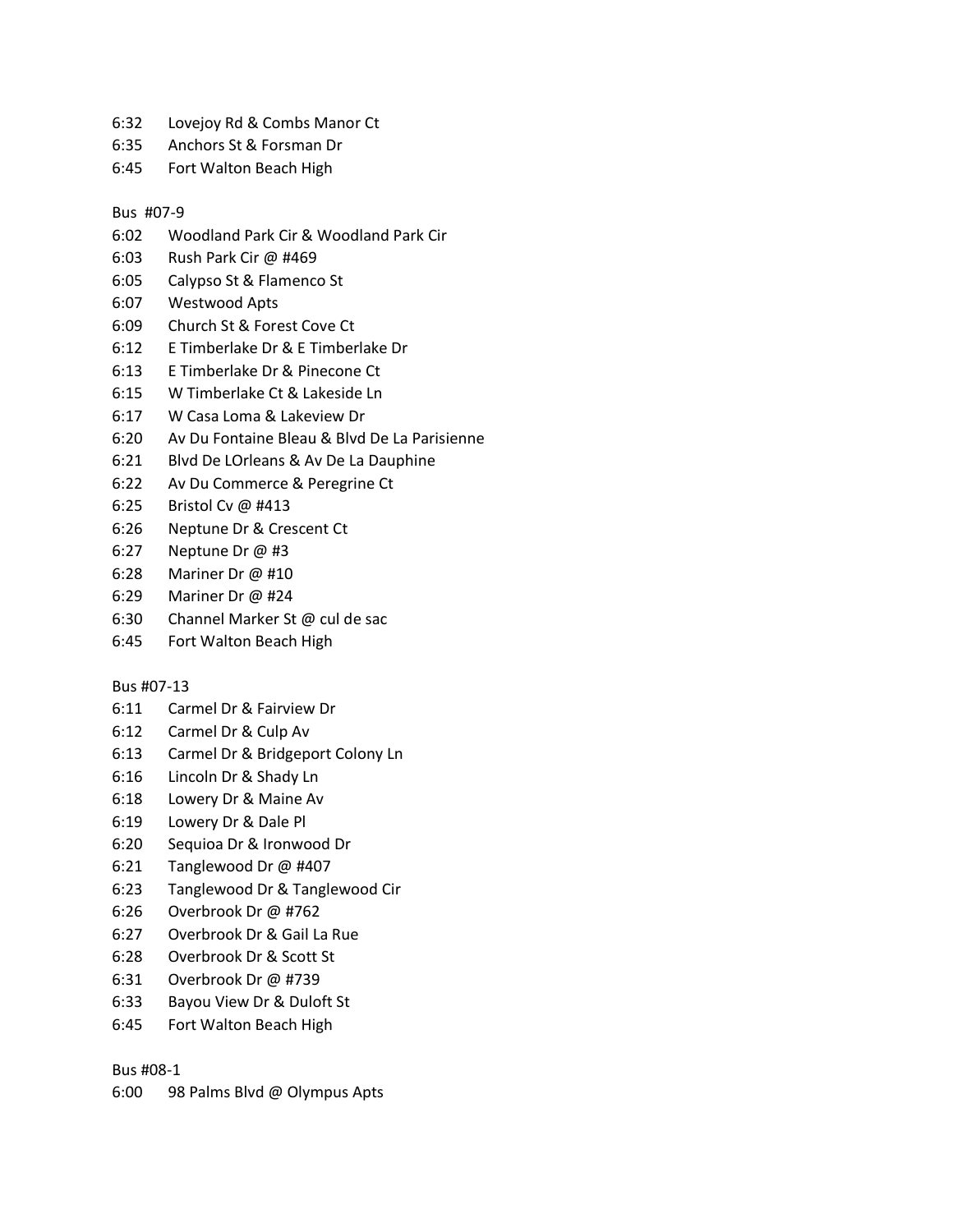- 6:03 Gulf Shore Dr & Harbor Landing
- 6:04 Gulf Shore Dr & Moreno Point Dr
- 6:05 Gulf Shore Dr & Noriego Dr
- 6:06 Gulf Shore Dr & Durango Dr
- 6:07 Gulf Shore Dr & Gulf Breeze Ct
- 6:08 Gulf Shore Dr @ The Islander
- 6:20 Santa Rosa Blvd & Bluefish Dr
- 6:22 Santa Rosa Blvd & Caviar Dr
- 6:24 Santa Rosa Blvd & Dorado Av
- 6:25 Santa Rosa Blvd & Porpoise Av
- 6:26 Santa Rosa Blvd & Tarpon Dr
- 6:27 Santa Rosa Blvd & Park Dr
- 6:28 Santa Rosa Blvd & Sundial Ct
- 6:29 Santa Rosa Blvd @ Island Echo
- 6:45 Fort Walton Beach High

# Bus #08-3

- 6:20 Page Bacon Rd & Ruby Cir
- 6:22 Emory St & Elliott Rd
- 6:23 Brian Cir & Cristobal Rd
- 6:26 N Lorraine Dr @ park
- 6:27 S Lorraine Dr & Annabelle Dr
- 6:29 North St & Scottsdale Ct
- 6:30 Pryor Dr & Kohler Dr
- 6:31 Mary Esther Dr & Kohler Dr
- 6:32 Hwy 98 @ #601
- 6:37 Hwy 98 @ Cedars Condos
- 6:38 Hwy 98 & Misty Water Ln
- 6:45 Fort Walton Beach High

Bus #14-13

- 6:04 Skylark Rd & Creekwood Rd
- 6:05 Skylark Rd & Squirrel Haven Rd
- 6:07 Deville Dr & Celeste St
- 6:11 Quail Hollow Dr & Quail Hollow Dr
- 6:13 Lake Av & Asa Marie Ct
- 6:15 Terrance Ln & Sara Av
- 6:16 1st St & Paschel Av
- 6:18 Sandmore Shores Dr @ #460
- 6:23 Woodland Av & Stephen Av
- 6:24 Woodland Av & Wildwood St
- 6:25 Wildwood St & Evergreen Dr
- 6:27 Wildwood St & Woodfern Av
- 6:28 W Pine St & Palmetto Av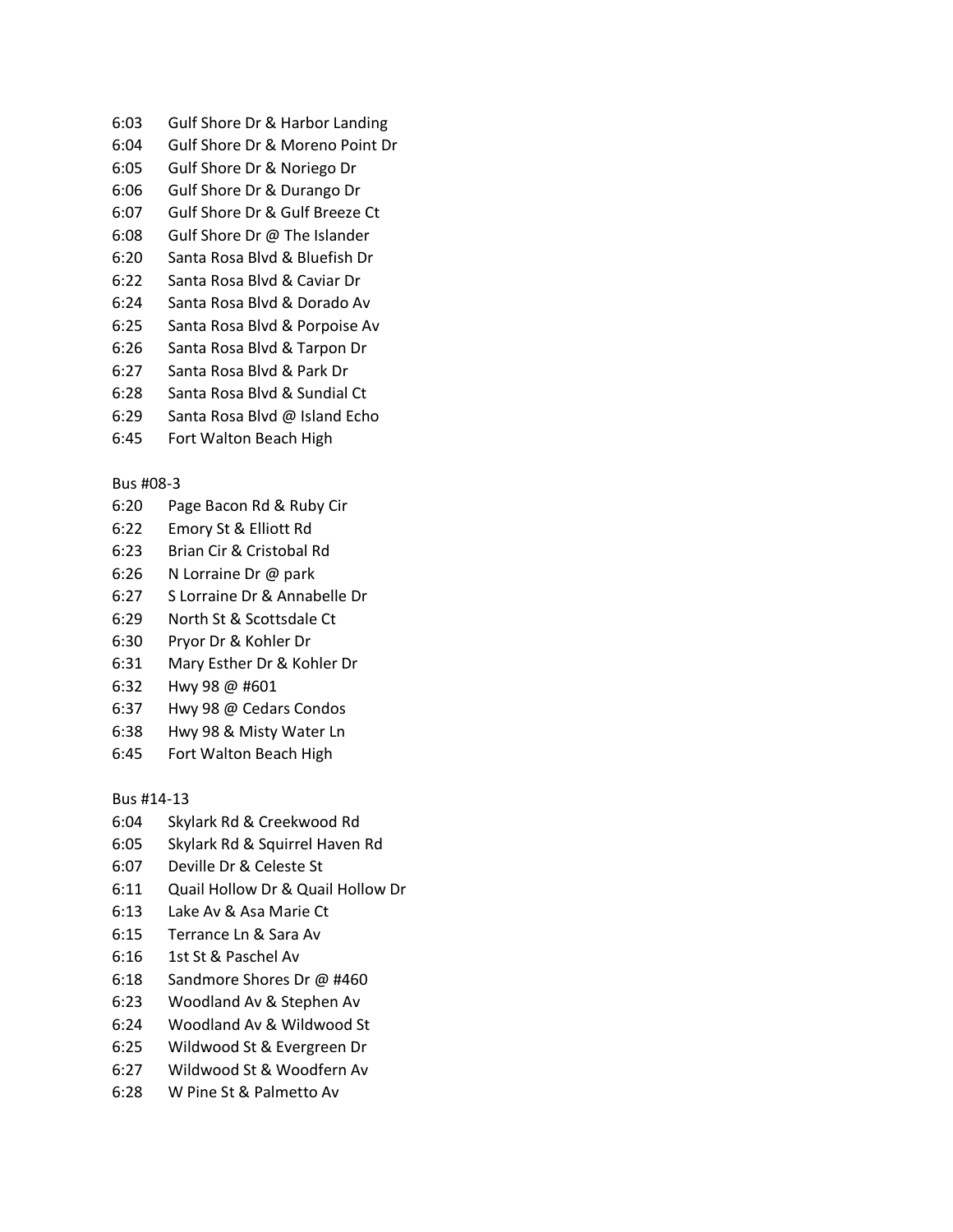- 6:29 Hwy 98 @ #3389
- 6:31 Hwy 98 @ #3009
- 6:32 Hwy 98 @ #2957
- 6:33 Hwy 98 @ #2795
- 6:34 Hwy 98 @ #2661
- 6:45 Fort Walton Beach High

# Bus #14-14

- 6:00 Indian Bayou Dr N @ #4041
- 6:01 Indian Trail & Deerfield Dr
- 6:02 Indian Trail & Skyler Run
- 6:03 Indian Trail & Lauren Ct
- 6:04 Indian Trail & Mesa Rd
- 6:05 Indian Trail & Indigo Cir
- 6:06 Indian Trail @ #3850
- 6:07 Indian Trail & Mars St
- 6:08 Bayou Dr & Harbor Ln
- 6:10 Bayou Dr & Main St
- 6:12 Spanish Moss Trl & Wild Oak Av
- 6:13 Spanish Moss Trl & Kell Aire Dr
- 6:14 Kell Aire Dr & Juniper St
- 6:15 Kelly St & Main St
- 6:16 Kelly St & Spring Lake Dr
- 6:18 Beach Dr & Bent Arrow Dr
- 6:19 Beach Dr & Mountain Dr
- 6:45 Fort Walton Beach High

# Bus #14-15

- 6:10 Mountain Dr & Marler St
- 6:11 Melvin St & Azalea Dr
- 6:12 Benning Dr & Legion Dr
- 6:13 Benning Dr & Maltezo St
- 6:14 Benning Dr & Kelly St
- 6:15 Beach Dr & Fifth St
- 6:16 Beach Dr & First St
- 6:17 First St & Benning Dr
- 6:18 Cross St & Sibert Av
- 6:19 Calhoun Av & Kelly St
- 6:20 Kelly St & Sibert Av
- 6:21 Forest St & Stahlman AV
- 6:22 Zerbe St & Calhoun Av
- 6:45 Fort Walton Beach High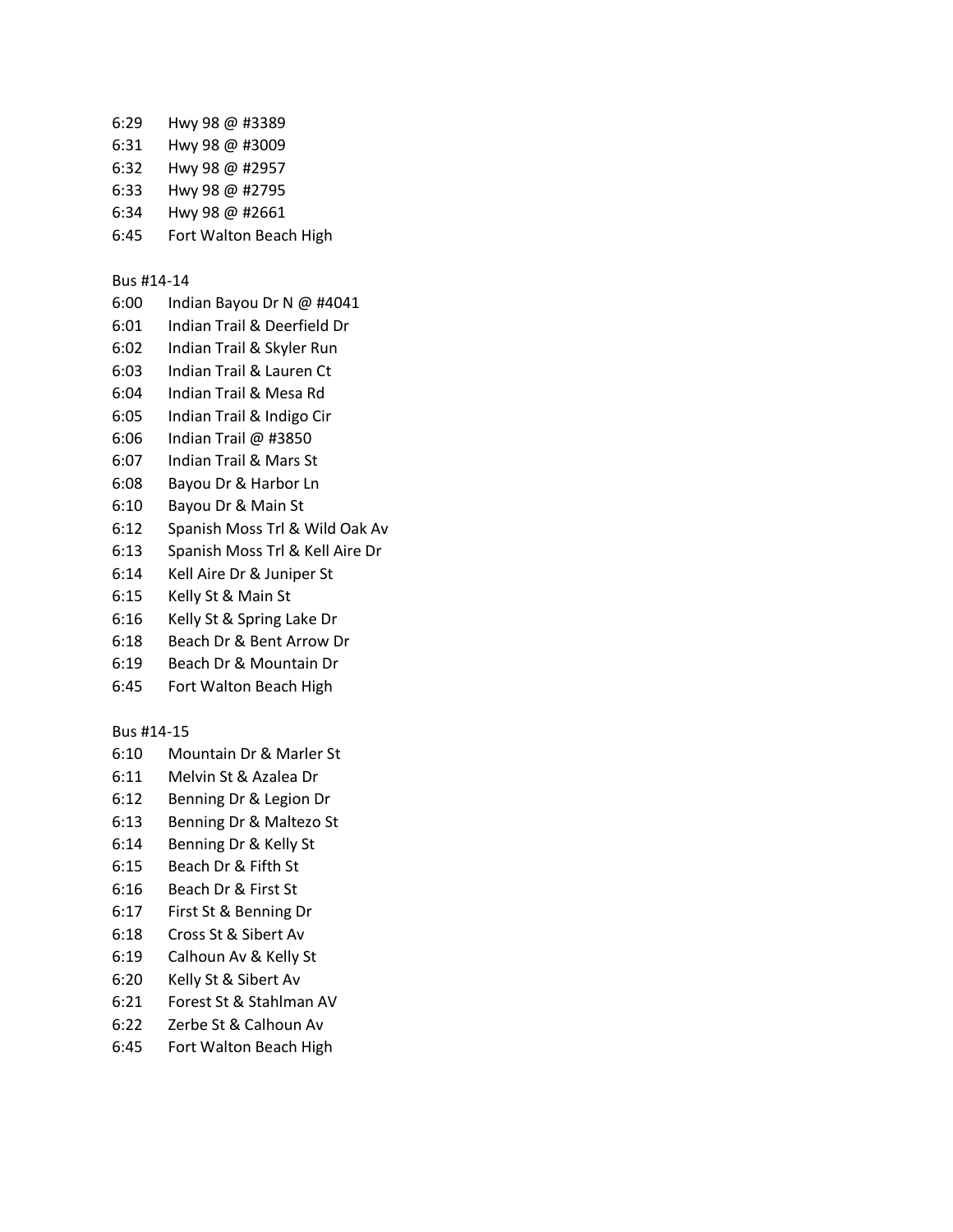### Bus #14-16

- 6:10 Airport Rd & Twin Lakes Ln
- 6:11 Airport Rd & Mattie Kelly Blvd
- 6:12 Airport Rd & Quail Cir
- 6:14 Airport Rd @ #1150
- 6:15 Airport Rd & Gulf Terr
- 6:19 Airport Rd & Misty Wy
- 6:20 Airport Rd @ #955
- 6:21 Legion Dr & Spring Ln
- 6:23 Legion Dr & Cardinal Ln
- 6:45 Fort Walton Beach High

Bus #14-18

- 6:00 Regions Way & Village Way
- 6:02 Kel-Wen Circle @ #163
- 6:05 Tuscany Dr & Via Del Sol
- 6:08 Emerald Bay Dr & Indigo Loop
- 6:10 Emerald Bay Dr & Baywinds Dr
- 6:16 Tequesta Dr & Chipola Cv
- 6:18 Tequesta Dr & Kotsa Ln
- 6:22 Calusa Blvd @ Community Pool
- 6:26 Legacy On the Bay @ Office
- 6:45 Fort Walton Beach High

Bus #21-04

- 6:06 Indian Bayou Trl @ The Palms
- 6:08 Commons Dr @ Sea Glass Condos
- 6:10 Commons Dr @ The Venue
- 6:11 Commons Dr @ #4131
- 6:12 Commons Dr & Diamond Cv
- 6:13 Commons Dr W & Two Circles Rd
- 6:16 Country Club Dr E @ #34
- 6:17 Indian Bayou Dr @ #8
- 6:18 Indian Bayou Dr & Osage Ct
- 6:19 Indian Bayou Dr & Muskogee Ln
- 6:21 Indian Bayou Dr & Tomahawk Ct
- 6:22 Indian Bayou Dr & Country Club Dr W
- 6:23 Creek Ct & Country Club Dr W
- 6:25 Country Club Dr W & Chickamauga Ln
- 6:26 Country Club Dr E & Pahokee Ln
- 6:27 Country Club Dr E & Cahaba Ln
- 6:28 Indian Bayou Trl @ Indian Lake Condos
- 6:45 Fort Walton Beach High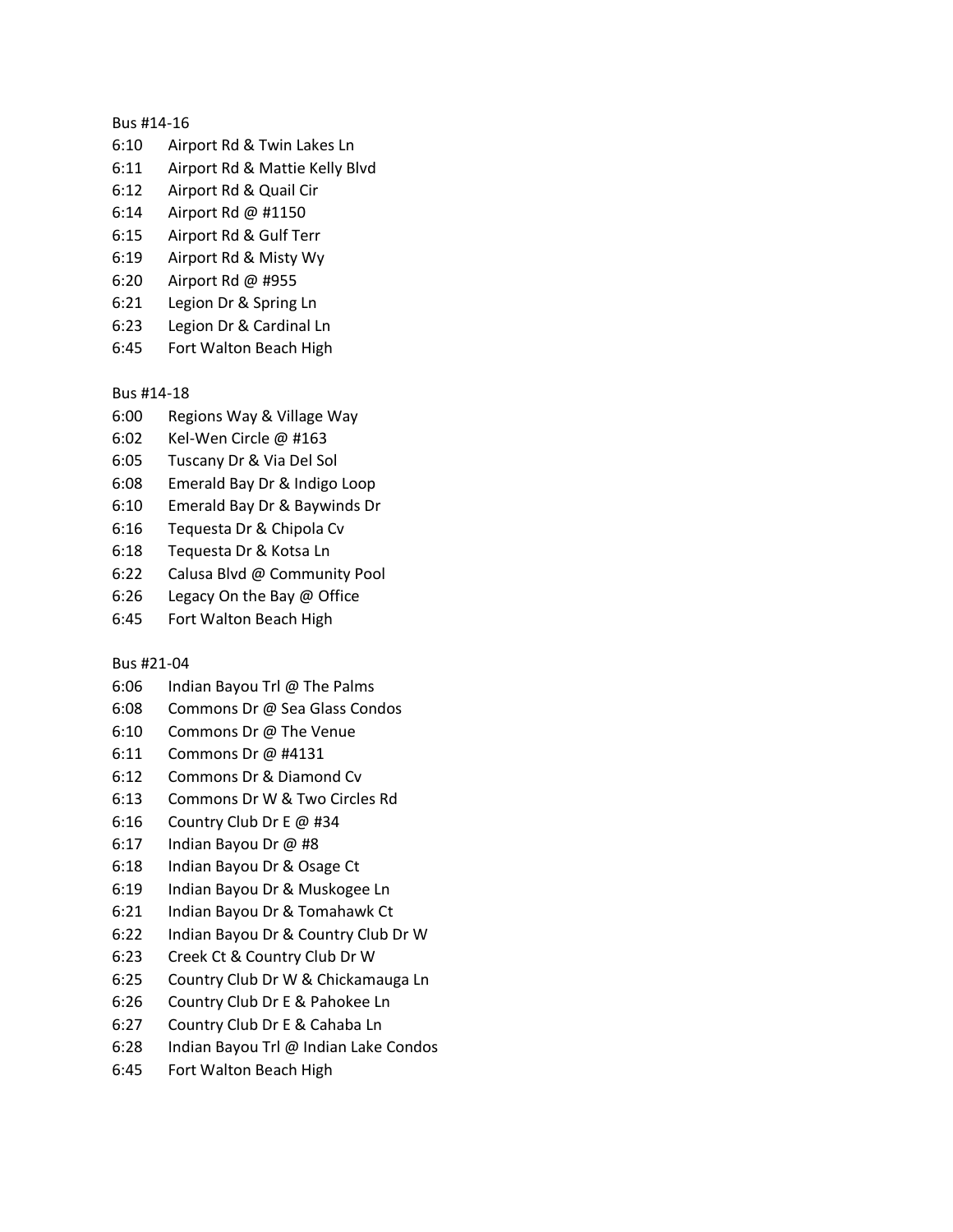## Bus #21-08

- 6:00 Scenic Hwy 98 & Hutchinson St
- 6:01 Crystal Beach Dr & John Av
- 6:02 John Av & Cobia St
- 6:07 Scenic Hwy 98 & Terra Cotta Wy
- 6:08 Scenic Hwy 98 & Isle of Palms Blvd
- 6:09 Scenic Hwy 98 & Grand Palms Blvd
- 6:11 John Av & Dolphin St
- 6:12 Regatta Bay Blvd & Windstarr Dr
- 6:14 Regatta Bay Blvd & Sailmaker Ln
- 6:15 Regatta Bay Blvd & Commodore Pt
- 6:17 Regatta Bay Blvd & Corinthian Pl
- 6:19 Kelly Plantation Dr & Marshbrook Wy
- 6:21 Kelly Plantation Dr & Terrapin Trl
- 6:25 Matties Wy & Sand Myrtle Trl
- 6:26 Stilling Cir & Old Bayou Trail
- 6:27 Kelly Plantation Dr & Carriage Ln
- 6:45 Fort Walton Beach High

# Bus #21-10

- 6:00 Green Dr @ Church
- 6:04 Long Pointe Dr S & Emerald Pointe Dr
- 6:08 Pippin Dr & Pippin Dr
- 6:10 Sandy Ridge Cir & Sandy Ridge Cir
- 6:12 Hwy 98 & Orlene Rd
- 6:14 Brookwood Blvd @ T
- 6:16 Tommy Ln & Stowe Rd
- 6:18 Parish Blvd & Fay Dr
- 6:19 Parish Blvd & Sandra Dr
- 6:20 Parish Blvd & Radiant Cir
- 6:21 Parish Blvd & Marsh Harbor Dr
- 6:25 Beach Dr & Solimar Wy
- 6:45 Fort Walton Beach High

# Bus #21-11

- 6:10 Mayo St & Bakke St
- 6:15 Broadway Dr & Broadway Dr
- 6:17 Acha Dr & Spooky Dr
- 6:19 Bakke St @ shelter
- 6:20 Hurlburt Youth Center
- 6:28 Thursday Dr @ shelter
- 6:30 Piccadilly Dr @ shelter
- 6:45 Fort Walton Beach High